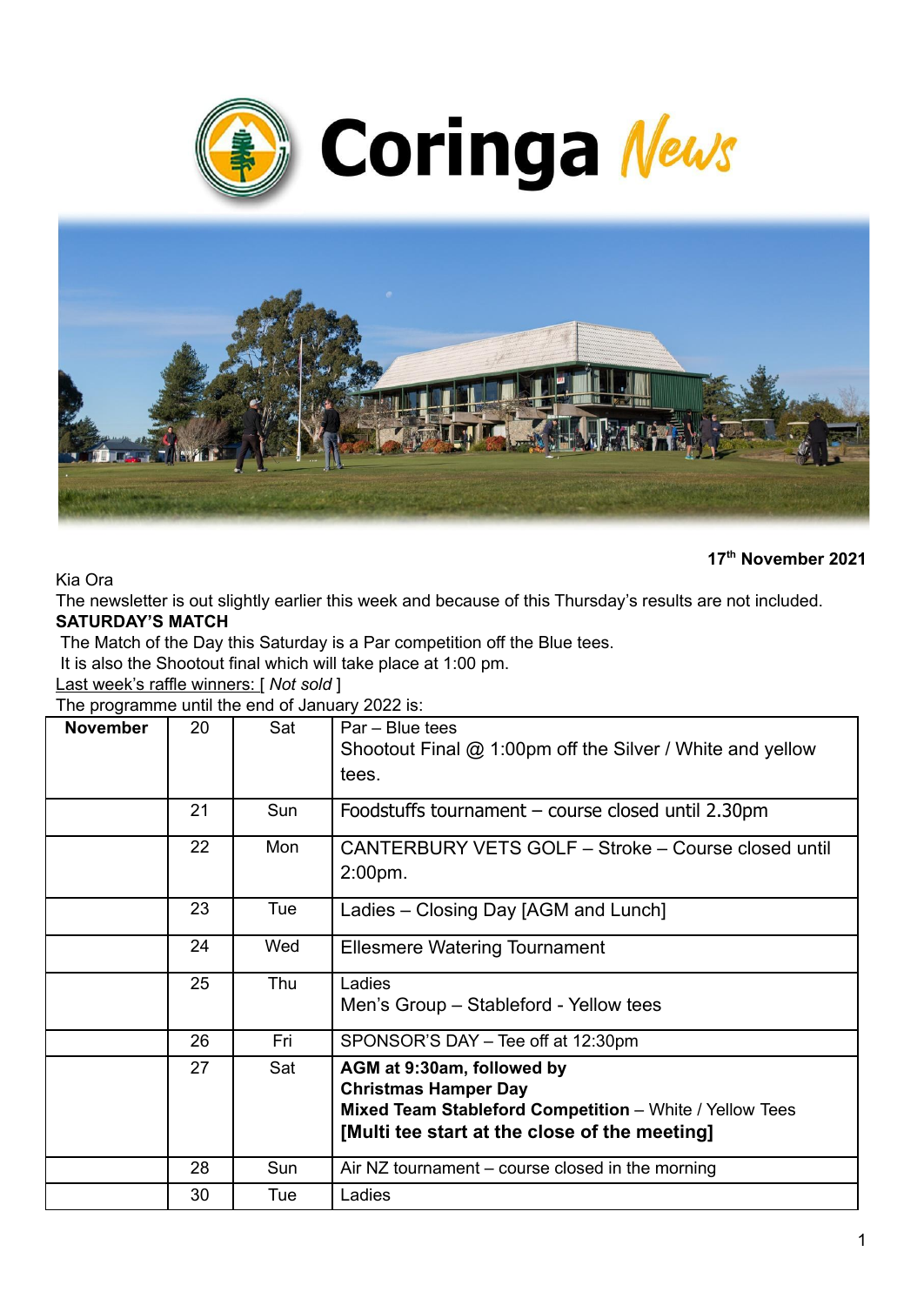|                 |                |     | Twilight                                                                                                      |
|-----------------|----------------|-----|---------------------------------------------------------------------------------------------------------------|
| <b>December</b> | 1              | Wed | Lone Star Group CHRISTMAS WATERING TOURNAMENT<br>Stableford - White Tees<br>10.30 am start; (\$20 entry fee). |
|                 | $\overline{2}$ | Thu | Ladies<br>Men's Group - Stroke - Jerry Attick Trophy - Yellow tees                                            |
|                 | 4              | Sat | Stroke - Blue / White tees<br><b>State of Origin</b><br>Summer ringers $-1st$ round.                          |
|                 | $\overline{7}$ | Tue | Ladies<br>Twilight                                                                                            |
|                 | 9              | Thu | Ladies<br>Men's Group - Stableford - White tees.                                                              |
|                 | 11             | Sat | Irish Stableford - Black / White tees<br>Summer ringers                                                       |
|                 | 14             | Tue | Ladies<br>Twilight - Final night for 2021                                                                     |
|                 | 15             | Wed | WEDNESDAY TOURNAMENT - Stableford - White Tees<br>- 11 am start; \$10 entry fee.                              |
|                 | 16             | Thu | Ladies<br>Men's Group - Xmas Tournament - Stableford (Burt Fifield<br>Trophy) - Yellow tees.                  |
|                 | 18             | Sat | 4BBB nett - Silver tees<br>Summer ringers                                                                     |
|                 | 21             | Tue | Ladies                                                                                                        |
|                 | 25             | Sat | <b>CHRISTMAS DAY - Course Closed</b>                                                                          |
|                 | 26             | Sun | <b>No Boxing Day Tournament</b><br><b>Course Open</b>                                                         |
| January         | $\mathbf 1$    | Sat | <b>NEW YEAR'S DAY - Course Open</b><br>Stableford - Blue tees<br>Summer ringers                               |
|                 | 5              | Wed | \$10 Wednesday Tournament - Tee off between 10:30am and 11:30<br>am<br>No Lone Star Group WATERING TOURNAMENT |
|                 | 6              | Thu | No Men's Group match.                                                                                         |
|                 | 8              | Sat | Stableford match - Blue / White tees<br>Summer ringers                                                        |
|                 | 13             | Thu | Ladies:<br>Men: Opening Day - Stableford - White tees                                                         |
|                 | 15             | Sat | Stroke – White tees – Foley Cup Qualifying (16 to qualify on<br>handicap)<br>Vets Cup 1 <sup>st</sup> Round   |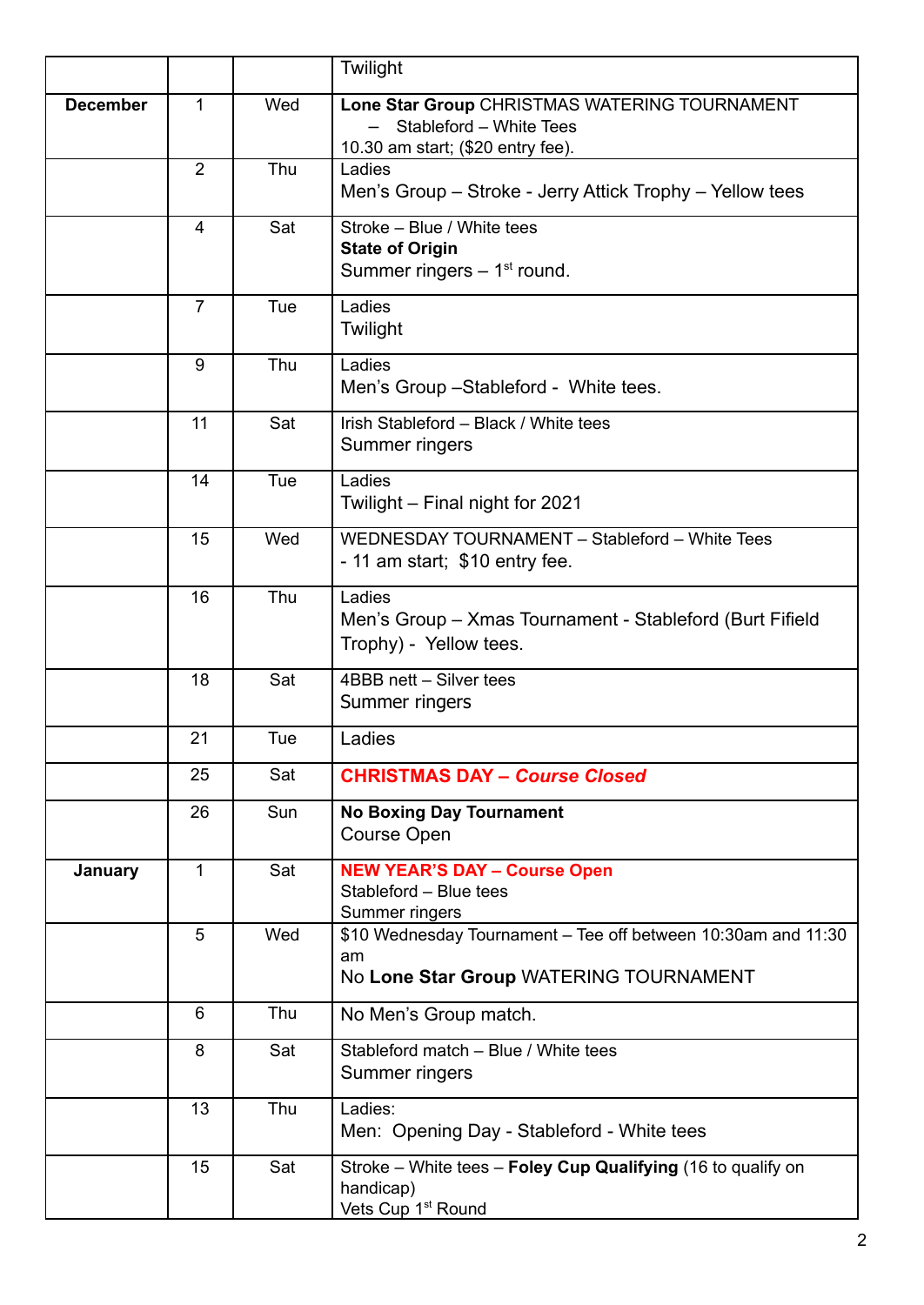|    |     | Summer ringers                                                                                                                              |
|----|-----|---------------------------------------------------------------------------------------------------------------------------------------------|
| 18 | Tue | Twilight $-1st$ round for 2022                                                                                                              |
| 19 | Wed | WEDNESDAY TOURNAMENT - Stableford - Silver Tees<br>- 11 am start; \$10 entry fee.                                                           |
| 20 | Thu | Ladies:<br>Men: Par - Yellow tees                                                                                                           |
| 22 | Sat | Par - Black / Silver tees<br>1 <sup>st</sup> round Foley Cup – Silver tees. (Competitors can go in match of<br>the day.)<br>Summer ringers. |
| 25 | Tue | Twilight<br>Ladies                                                                                                                          |
| 26 | Wed | Ellesmere WEDNESDAY WATERING TOURNAMENT                                                                                                     |
| 27 | Thu | Ladies:<br>Men: Stableford - Yellow tees                                                                                                    |
| 29 | Sat | <b>OPENING DAY - Teams Stableford Silver tees for men;</b><br>Yellow Tees for women. \$10 entry; 10:00am multi-tee start<br>(Drawn fours).  |

### **SHOOTOUT FINAL**

The Shootout Final takes place at 1:00pm this Saturday, the 20<sup>th</sup> of November. All qualifiers ar to be ready to play at that time. If you are unable to play, please let John Brettell know asap on 021 073 9450, or *[jfbrettell@gmail.com](mailto:jfbrettell@gmail.com)* 

The qualifiers (with their final mean score) are:

| 1              | <b>Courtney</b> | <b>Wilson</b> | 39.1 |
|----------------|-----------------|---------------|------|
| $\overline{2}$ | <b>Alan</b>     | <b>Smith</b>  | 38.2 |
| 3              | <b>Daniel</b>   | <b>Wilson</b> | 37.4 |
| 4              | <b>Mal</b>      | <b>Ashton</b> | 37.3 |
| 5              | <b>Spenser</b>  | <b>Wicks</b>  | 37.2 |
| 6              | <b>Charlie</b>  | Longley       | 37.1 |
| $\overline{7}$ | Jon             | <b>Kemp</b>   | 36.9 |
| 8              | Garry           | <b>Puddy</b>  | 36.9 |
| 9              | <b>Harry</b>    | <b>Pihere</b> | 36.8 |
| 10             | Jimmy           | Anderson      | 36.6 |
| 11             | <b>Wing</b>     | Gin           | 36.6 |
| 12             | John            | Robinson      | 36.5 |
| 13             | Greg            | Carr          | 36.4 |

The qualifiers will be playing for a prize pool of over \$700, so good luck to you all. Players will be given a voucher to indicate the amount they have won, that will be put on their account in the pro shop. The winner will receive the Shootout Trophy.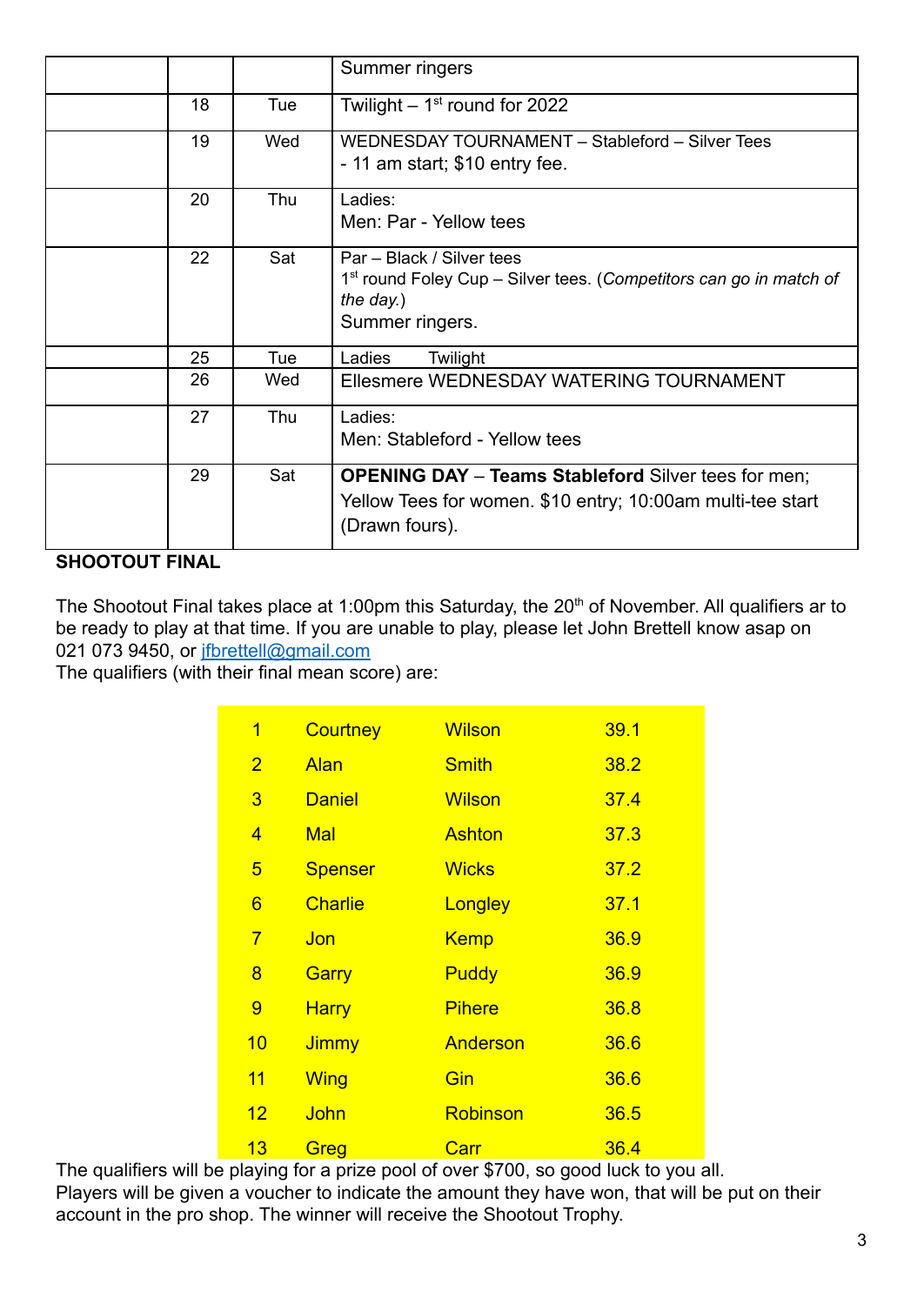#### **CLUB NEWS Coringa Golf Club AGM**

### **Saturday 27 November 2021 Clubhouse 9.30am Christmas Hamper Day Golf to follow**

With Level 2 COVID protocols in place the meeting will be limited to 100 people. Please wear a mask and leave the seats as they are placed to ensure some distancing. This year Malcolm Wratt and John Matthews are scheduled to roll off the Board, with both available for re-election. Nomination forms are available on the display board upstairs in the Clubhouse. John Maisch did point out that the Strategic Plan pdf document attached last week seemed to be missing a page, so please find attached the complete document this week.

Club Captains and Chairman's Report will be included in next week's newsletter.

#### **New Members**

We welcome the following two new members this week:

Brayden Smart Mi Hee Yom Do not hesitate to ask from the pro shop or any of the members how the club functions and the different competitions we run throughout the week. Most importantly do enjoy your time at Coringa.

### **Course news – tree felling**

The contractors have started work on the pine hedges, with the hedge to the right of hole number 2 being worked on first. The guys are making great progress and should be finished there by the weekend. Next, they will start on the small hedge on the left of hole 11, then the hedge to the left of hole 9. All areas that they are working on will be roped off and should be considered GUR.

Please remember – do not enter the roped off areas when the guys are working in there, even if you can see your ball, and please do not try to play over or around the guys working – its hard enough work without flying balls to contend with!

The work is going to change the look of our course and really open it up – however it will look a little scruffy while we have the stumps and piles of slash (left over tree branches) to deal with. I'm sure in the end this period of 'messiness' will all be worth it.

### **SUMMER RINGERS 2021 – 2022**

# \*\*\* **TAKE UP THE CHALLENGE – GET INVOLVED – TEST YOURSRSELF** \*\*\* **CORINGA SUMMER RINGERS COMPETITION**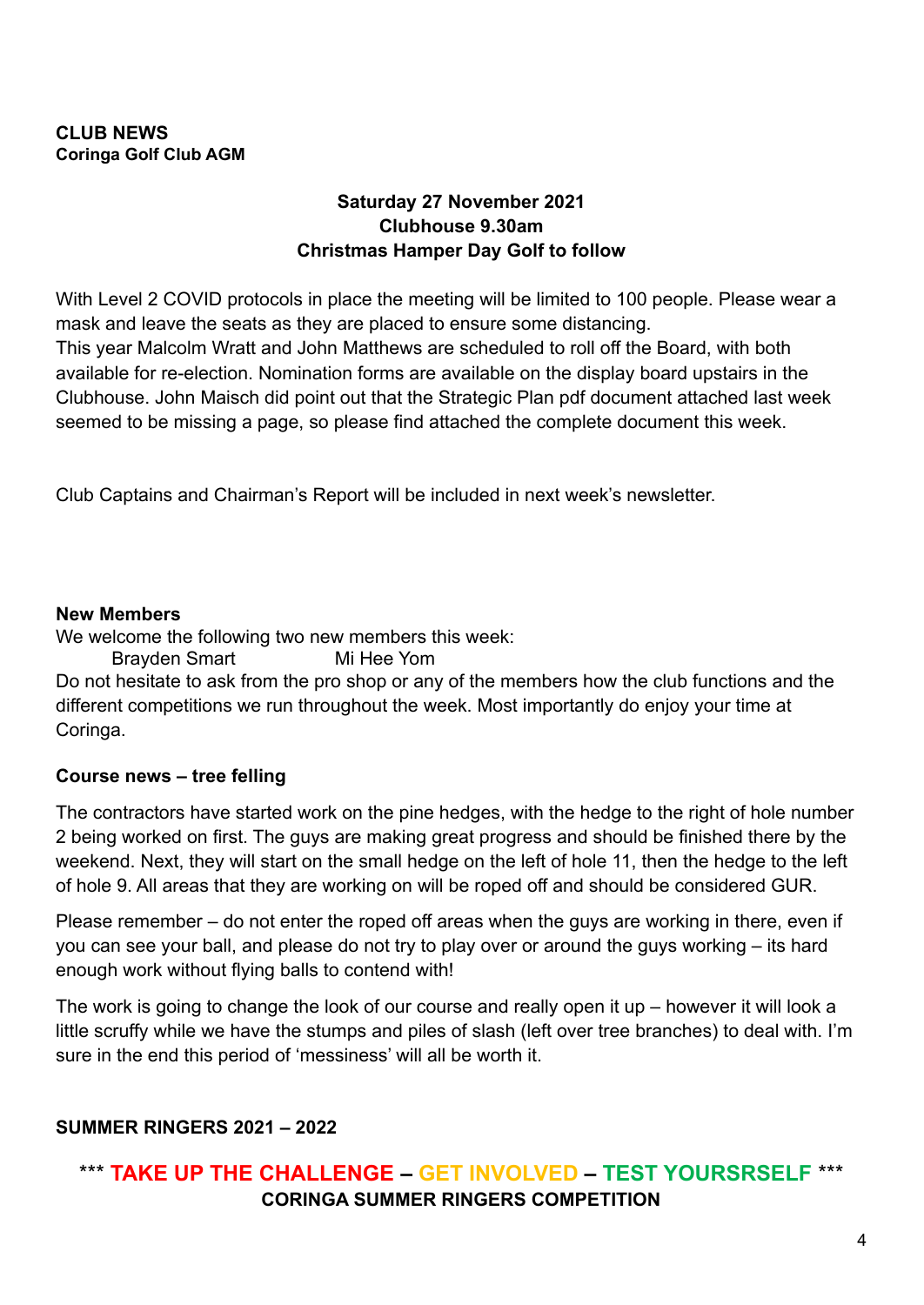#### **Entry Fee \$10**

Over the coming summer months when the sun will be out and shining for longer, the course conditions will be more favourable and conducive to better scoring, why not challenge yourself by entering into the Summer Ringers Competition and see what the best cumulative net score for each hole you can achieve over the next three months. It's a challenge not to yourself but also amongst your golfing mates as to who has bragging rights at the end. It's FUN, FUN, FUN!!!

Please support your Club and what the Match Committee is offering to its members.

#### The **Competition Rules** are as follows:

- 1) Entry Fee is \$10 per participant paid prior to the commencement of the qualifying round. In the event you join late, that is after Round 1, then all previous Match of the Day (MOTD) rounds played prior to the qualifying round entered will count
- 2) Qualifying rounds only include the **Saturday** MOTD & Pro Shop **Competitions** that commenced from the 4 December 2021 to the last qualifying round on the 26 February 2022 (maximum of 13 rounds)
- 3) For your round score to count, only those Saturday results entered onto Dotgolf website will be valid. It is your responsibility to ensure your Saturday scorecards are correctly signed off and handed in for processing in the Pro Shop
- 4) The number of Competition grades will be dependent on the number of participants entered, up to a maximum of four. Hopefully this will allow all participants to compete amongst their own level. As in previous years, the lower handicap group will be smaller to ensure fair competitiveness
- 5) Your collated score for the Ringers competition will be determined no matter what tees you played from in the qualifying Match of the Day competition. However, your net score will be determined by subtracting your current average handicap index (over all the rounds played to date) rather than course handicap, given that this a composite of your handicap off all tees you played from
- 6) A weekly Ringers Result Table from the previous week will be published in the weekly Coringa Newsletter email and will also be posted in the Pro Shop Noticeboard the following Saturday
- 7) The Entry Fees collected will form the basis of the Prize Pool for the payouts in the Gross and Net competition. The winners declared will be for the:
	- Best Gross Ringer Score in each competition grade
	- Best 2 or 3 Net Ringer Scores in each competition grade (excluding the Best Gross Ringer Score winners) depending on the final entry numbers
- 8) In the event of a tie in the Best Gross Ringer Competition, the winner will be determined by the player who has the higher handicap index of the tied players
- 9) In the event of a tie in the Net Ringer Competition, the deadlock will be determined by the player who has the lower handicap index of the tied players

This year will see the introduction of a NEW trophy donated by myself. The "**King of the Ringers**" trophy will be awarded annually to the participant with the best combined Net Score competed by those who enter both the Summer and Winter Ringers competition.

Ringers Competition Convener

Kevin King

### **INTERCLUB**

Metro A

The next match is an away game v. Christchurch on the 28<sup>th</sup> of November.

#### **Presidents**

The next match is against Rawhiti at Rawhiti on the 21<sup>st</sup> of November.

#### **MEN'S REPORT**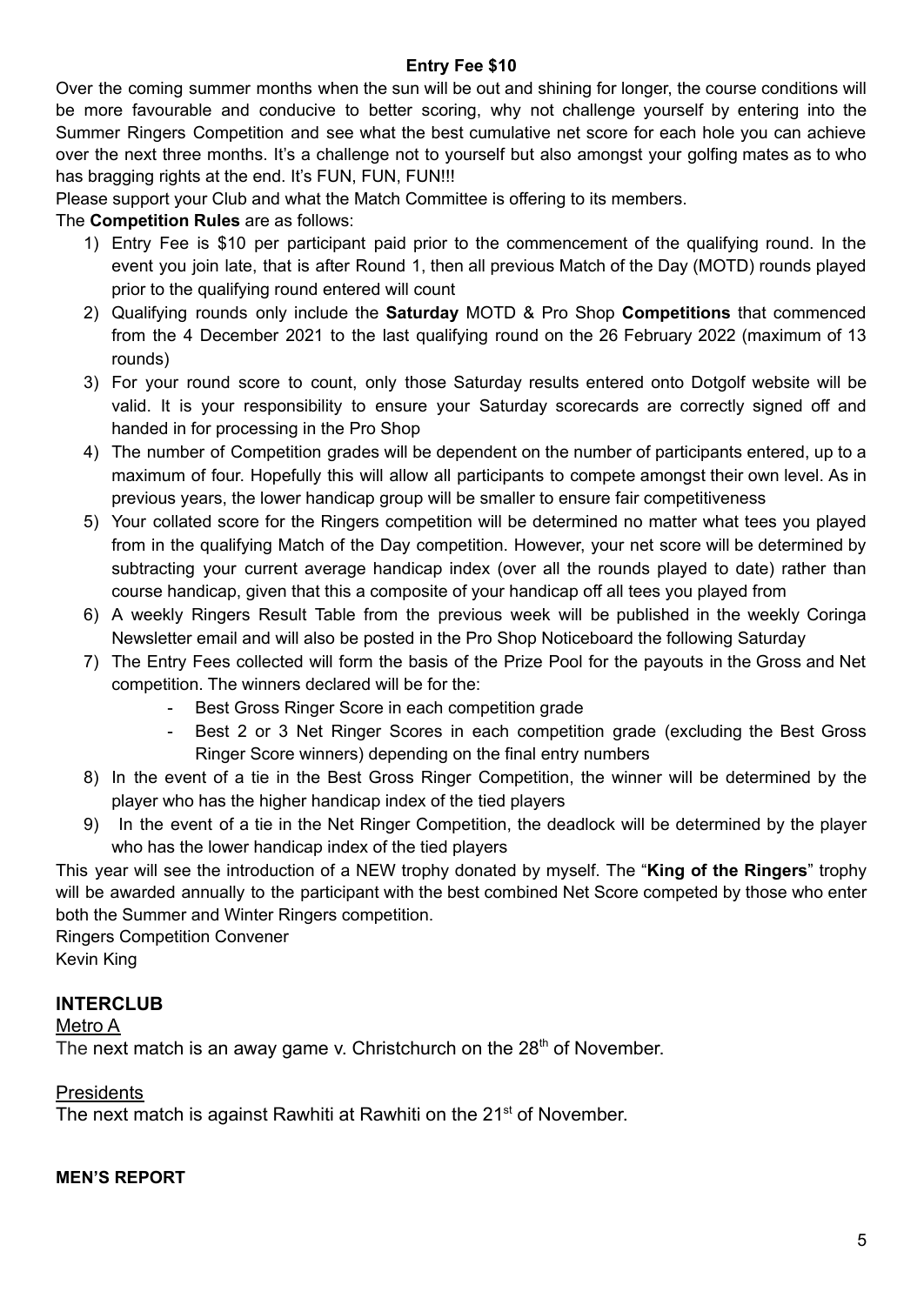This Saturday, the 20<sup>th</sup> of November, is a Par round off the Blue tees, and the Shootout final for the qualifying thirteen out of 44 starting at 1pm, under the supervision and challenging shot direction of John Brettell! Thanks very much for this JB! It's good to see a combination of new names and familiar faces involved with the top qualifier being Courtney Wilson with a mean score of 39.1 and last qualifier Greg Carr on 36.4! That's a great result Courtney, and to all those Involved good luck.

Last Saturday: I can't believe how many weather affected Saturdays we have had through the last few months. This time it was rain, but fortunately, it cleared around 1 pm and was quite nice for the 39 who stayed out there and submitted cards in the Stroke round competition off the White tees. The prize giving was arranged by James Willetts.

Congratulations must go to Scott Ritchie who won the Gross (\$16), first in Division One (\$20), picked up \$5 for being only one of the three twos of the day and a closest to the pin on #7! We were fortunate to have Dutchy Rademakers turn up for a beer after losing his first round in the Christchurch Club Champs! Dutchy in a bit of banter offered the comment quite a few times, *"Not as impressive as Hansen's \$165 plus twos!"* Yes, I agree Dutchy! Paul and Mark Song had a very profitable Saturday last week! Great to see that the competitions are generating a bit of banter, and it's good to hear your words of motivation Dutchy.

The Jackpot, Net Eagle Hole #7 and Birdie Hole #18 were not struck. All now have sizeable amounts pooling to be struck by a good or lucky golfer next week! The full results are available on the website.

### Meat/ Closest to Pin Wine/ Raffle Prizes**:**

There are still many members who have not picked up their meat and wine prizes and this is causing an issue with storage! If people haven't picked up their prizes within a month from the time of winning, then the prize will become the clubs. Please check the board, wipe your name off and pick up your prizes from Murita.

There were not enough raffles sold last weekend, so we will be having two raffles this week. Please remember to put your money in!

### Christmas Hamper Day and Annual General Meeting:

We have programmed the AGM and Christmas Hamper day for Saturday  $27<sup>th</sup>$  of November. The match will start after the completion of the AGM.

The Christmas Hamper Day will cost \$10 to enter a Mixed Team Stableford Match. I have ordered \$1000 worth of Hams, Turkey Rolls and Meat from our friends at **New World Bishopdale** and hope to have ten team prizes!

Come to AGM and hear how well the club is progressing under the fine stewardship of the board! There will be some raffles available so bring your change!

## **State of Origin Competition:**

We again have the most competitive match play event of the year being played on Saturday  $4<sup>th</sup>$  of December! Put your names down on the list in the Pro Shop and I will try to match handicaps. The programmed match is a dual Blue and White tee day, so I will leave it up to players to agree on what tee block they wish to play their match. I will work with Barry and enter the names of those playing for the Crusaders (The holders) first and then the Losers-(sorry) Highlanders! Get your names down and I'll arrange for you to play with someone different! I will reserve times from 10.30 to 11.30!

### Match Committee Meeting**:**

The match committee programmed a meeting last Saturday, the 13th of November, at 9.30 am. The match programme and tee block usage from November through to February were finalised and the minutes will be available once I have typed them up.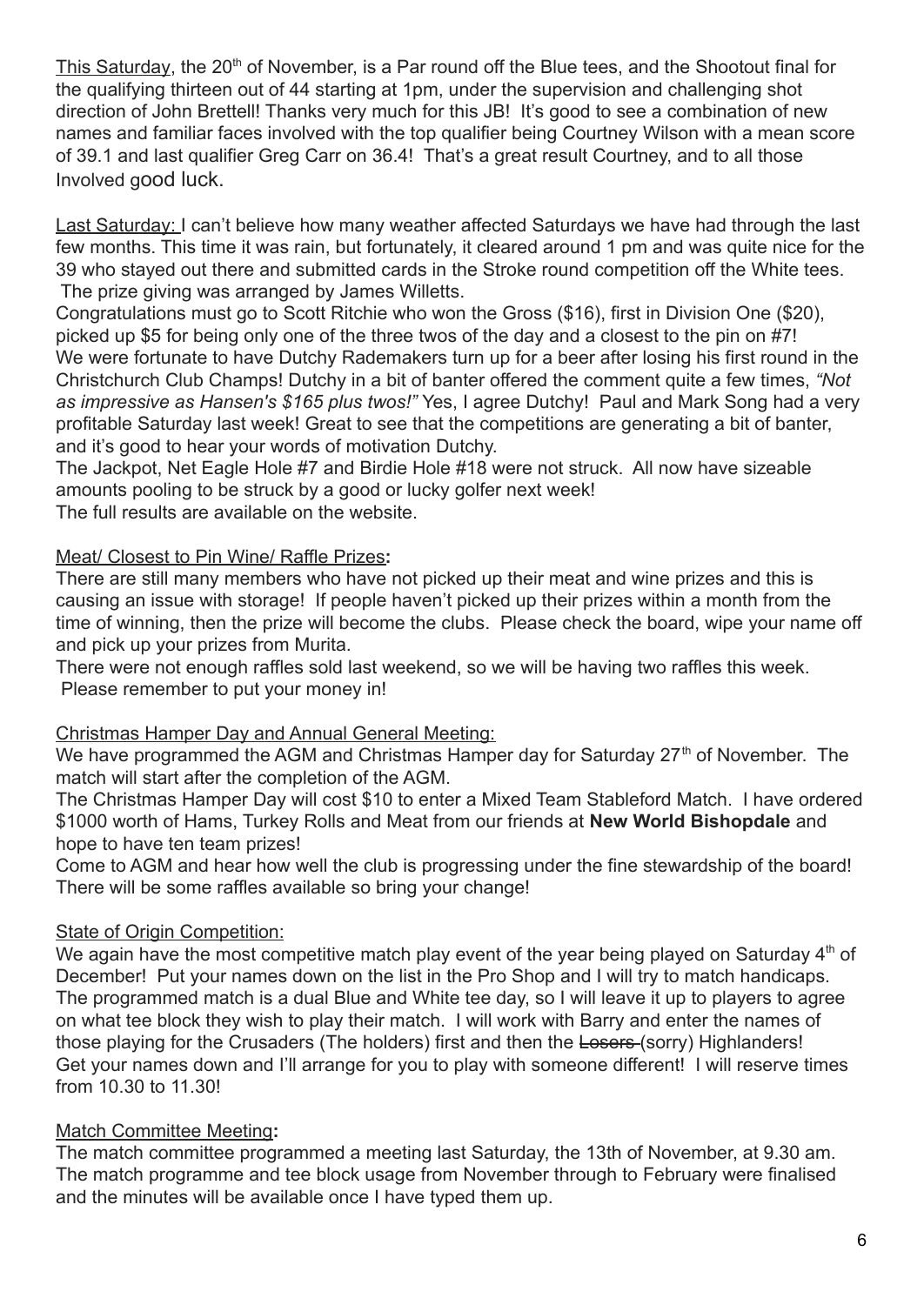There were three issues which required a lot of discussion / debate before voting took place to finalise once and for all. Hopefully! The issues were;

1. Tee block Usage: Passed 7/3:

*'There will be a six-month trial where the Saturday match programme will be a monthly combination of single and dual tee block matches, ie White / Silver (Single), Blue and White / Silver (Dual), Blue (Single) and Black and White / Silver (Dual) (Summer or Winter dependent).'* 2. Mixed Tee block usage for club competitions: Passed Unanimously:

*'There will be a twelve-month trial where the Saturday match programme involving individual and team competitions ie Urlwin Rose-bowl, Foley Cup, Howarth Salvers etc will be played off the shortest tee being used on the day and therefore will be played off different tee blocks as the match programme dictates.'*

3. Silver Tee block hole rating: Passed Unanimously:

*'Request through Malcolm Wratt for a re-analyse the silver course hole ratings. Consider balancing both nine's difficulty as opposed using odds and evens!'*

### Hancock's Closest to the Pin:

This week (20 November) Hancock's Wine, Spirit & Beer Merchants

Upcoming events:

Shootout. Final 20 November from 1:00 pm. AGM, and Christmas Hamper Day 27 November. MOTD is a Mixed Team Stableford) State of Origin 4 December from 10.30 (Supporters of Crusaders v Supporters of Highlanders (Match play on handicap)

Membership Welfare:

### **Jerry Kuipers:**

I was talking to Mary on Tuesday, and she mentioned that Jerry has been in hospital. He came home Tuesday afternoon and according to Mary hopes to be out playing on Saturday. I'll be looking forward to Jerry's challenge about the match committees trial decisions! If anyone has some time please drop in to see him or give him a call on his home number 03 3599665.

Comment:

Spring and Nor westerly winds in Canterbury can be a challenge. It does dry the course out and is starting to slow the grass growth, which will make it easier for those who don't hit it straight! Get out there and enjoy the course which is looking and playing fabulously! David Harvey

Men's Captain

# **LADIES REPORT**

## **Tournaments**

Please contact Leigh on 0274340872 if you want to play in any of the following

- 26<sup>th</sup> Nov. Tai Tapu Tournament- \$20. 10 am for morning tea with a 10.30 Tee off
- 29<sup>th</sup> Nov. Kaiapoi- Christmas Tournament
- $\bullet$  6<sup>th</sup> Dec. Canterbury Christmas 9-hole Tournament to be played at McClean's

There is also the Coringa Christmas Hamper Day on Nov  $27<sup>th</sup>$ . This is a fun event with lots of prizes

## AGM (Ladies**)**

This is to be held on Nov 23<sup>rd</sup>. Game in the morning, followed by pot luck lunch then the AGM, so please bring a plate of finger food. For those who do not want to play we would love you to join us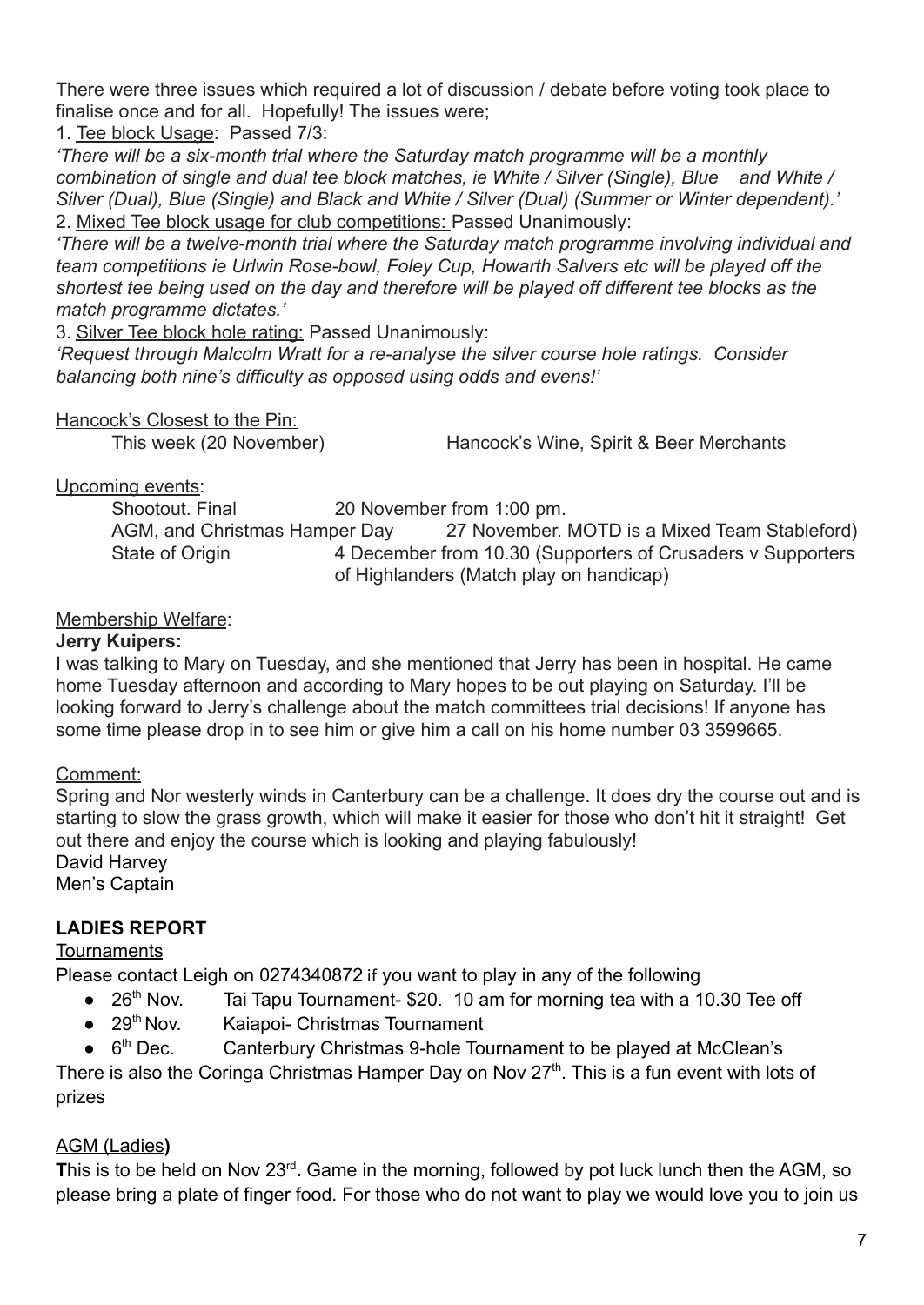for lunch at 12.30 We are also looking for some new people for the committee. There have been a couple of resignations

## She Loves Golf

The ladies who participate in the She Loves Golf event will be at Coringa on Monday evening, 22<sup>nd</sup> of Nov. Please keep an eye out for Sandy's e-mails for more information

## **Saturday**

Rained off

Booking slots for Saturday morning are really tight so if you want to play, please let Myra know by Tuesday.

**Sunday** 

Eight players played today .1<sup>st</sup> Fay with 19 Stablefords  $2^{nd}$  Janet with 18 Stablefords.

## **Tuesdav**

Eight ladies arrived to play a Best Nett game in sunny, but windy conditions! 1st was Janice McPhail with 37 nett, followed by Jay with 38 and Janet with 39 nett. Well, done ladies the conditions were far from perfect.

## **Twilight**

Only five ladies played in a field of around thirty-five, Four from Coringa and one other. The top Coringa lady was Courtney followed by Anne M. Today the sun did shine and we had blue skies. While a wee bit windy to start with the back nine was reasonably well sheltered from the wind, which eventually dropped right off. The game is followed by the best burgers in town. If you are able, we would love to see more ladies come out and play. lots of prizes too!!!!! Anne Morgan

## **WEDNESDAY GOLF**

### \$10 Wednesday Tournament:

This Wednesday, the  $17<sup>th</sup>$  of November, we again had our \$10 Wednesday where the participant Men and Women play for meat prizes from **New World Bishopdale** and closest to the pin prizes provided by **Hancock's Wine, Spirit & Beer Merchants**.

The weather was warm and a little breezy, but altogether great weather for golf! This was reflecting in some excellent scores recorded. There was a field of 30, and the notable results are: **Division One** [ up to 17.0]

|                     | $1.49.40$ $1.40$        |    |
|---------------------|-------------------------|----|
| 1 <sup>st</sup>     | David Harvey            | 42 |
| 2 <sub>nd</sub>     | <b>Russell McGregor</b> | 38 |
| 3 <sup>rd</sup>     | David stead             | 37 |
| 5 <sup>th</sup>     | <b>Lex Halford</b>      | 36 |
| 6 <sup>th</sup>     | <b>Paul Snape</b>       | 36 |
| 7 <sup>th</sup>     | Kevin walker            | 34 |
| <b>Division Two</b> | $[17.1$ and above]      |    |
| 1st                 | John McCabe             | 41 |
| 3 <sup>rd</sup>     | <b>Jimmy Anderson</b>   | 39 |
|                     |                         |    |